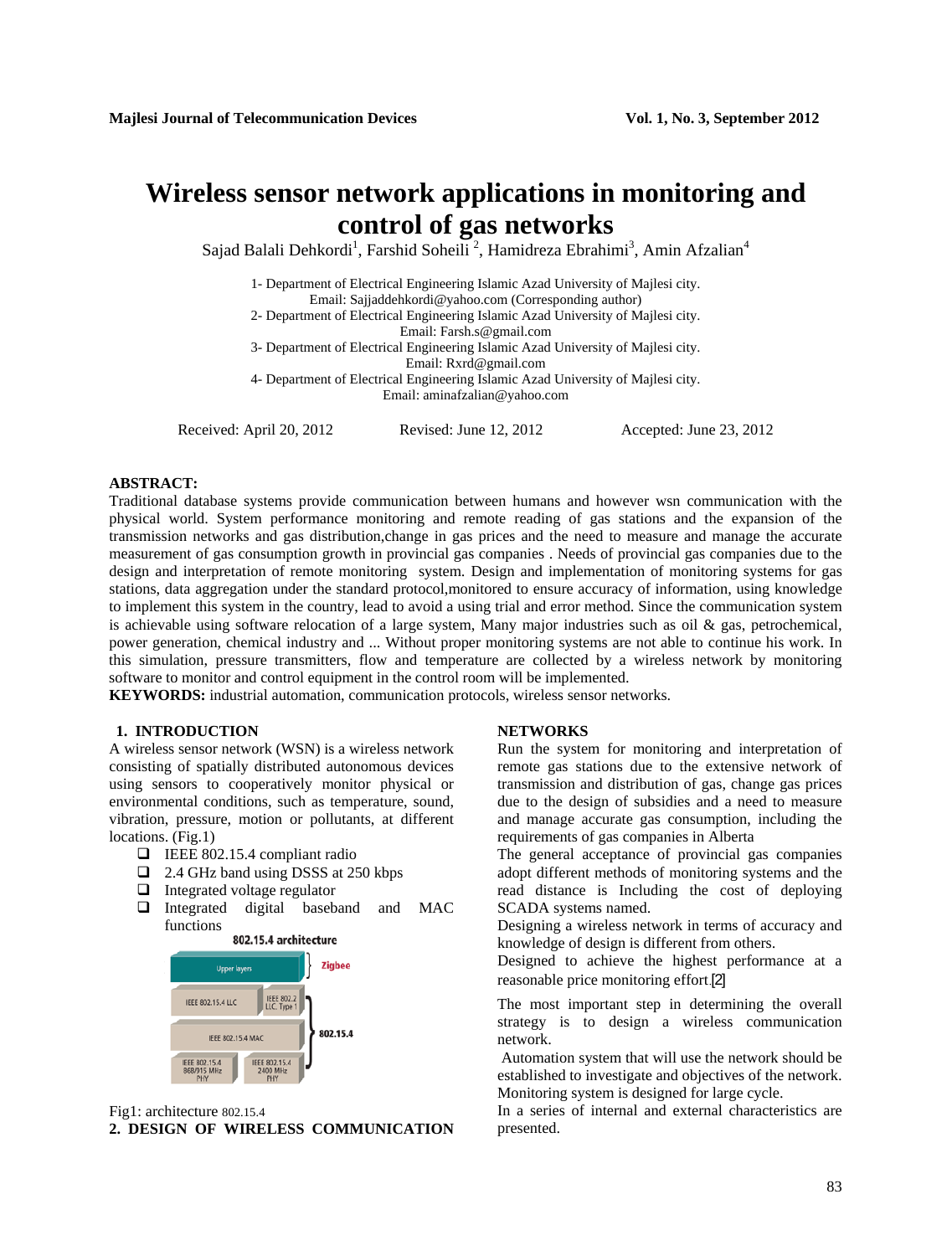# **Majlesi Journal of Telecommunication Devices** Vol. 1, No. 3, September 2012

Interior features include a set of network components and their performance and build network models.

External features include user viewing angles when the network will be used.

The main issues in designing a system that should be considered include: cost, performance, reliability and availability, service or network performance, environmental tolerance, by transfer, capacity development, maintenance and security. [1]

### **1-COST**

Cost of the network implementation is divided into two primary costs. Initial costs include:

Purchased software, hardware, design, installation and start and administrative costs, hardware and software maintenance, network troubleshooting and expenses paid, and the development of the network.

### **2- Performance**

Good performance in a network is essential for its activity without disrupting normal communication and control is the process of applying constant calculated And circuit board production is difficult in an effective program should have at least an estimate of the executive demands.

Network load and speed are the main factors in the analysis of network performance. Analysis and identification of network applications and determine the function of traffic and communication are important. (Fig.2)



Fig. 2: Gas control system

# **2-1 - Protocol for wireless sensor networks**

Sensor network protocol consists of five horizontal layers, physical layer, data link, network, transport and application layer with vertical and lateral power management, transportation management and task management is.

Physical layer modulation and send and receive operations of its task is low.

Media access control layer should be able to minimize accidents by neighboring nodes to communicate with

each broadcast. Network layer and the transport layer is the task of routing data that is responsible.

The transport layer packet flow management task if applicable, is responsible.

Depending on what network it was designed for a variety of software applications can be used on the application layer and provide various services.

Vertical layers of management with involvement in all horizontal layers determines how power the node.

In order to reduce the energy consumption of the algorithms and protocols need to be aware of.

For example, a node that receives a message from one of its neighbors after receiving his silence prevent and reduce the energy consumption of the received messages is again

This is another idea that can be used as a node that has the lowest energy

 Public announcement that her neighbor's energy is being completed and can not be involved in the routing messages.

Neighboring nodes, then the message will be routed through other nodes.

Vertical layer mobility management, location-aware techniques to be applied to the detection and registration will Node

The management is always a path back to the user and the mobile node rule is followed.

Task scheduling and task management nodes balances.

For example, if you feel the task was assigned to a specific area where all the sensor nodes do not need to operate simultaneously feeling

But this task can be used depending on the reliability of nodes, such as nodes are assigned more or less traffic and have more energy. This algorithm should be used to ensure the detective

However the above, nodes in sensor networks can be efficient methods

 Working together and moving data in a sensor network routing, and resource sharing between nodes. (Fig.3)



Fig3: Sensor network protocols. [3]